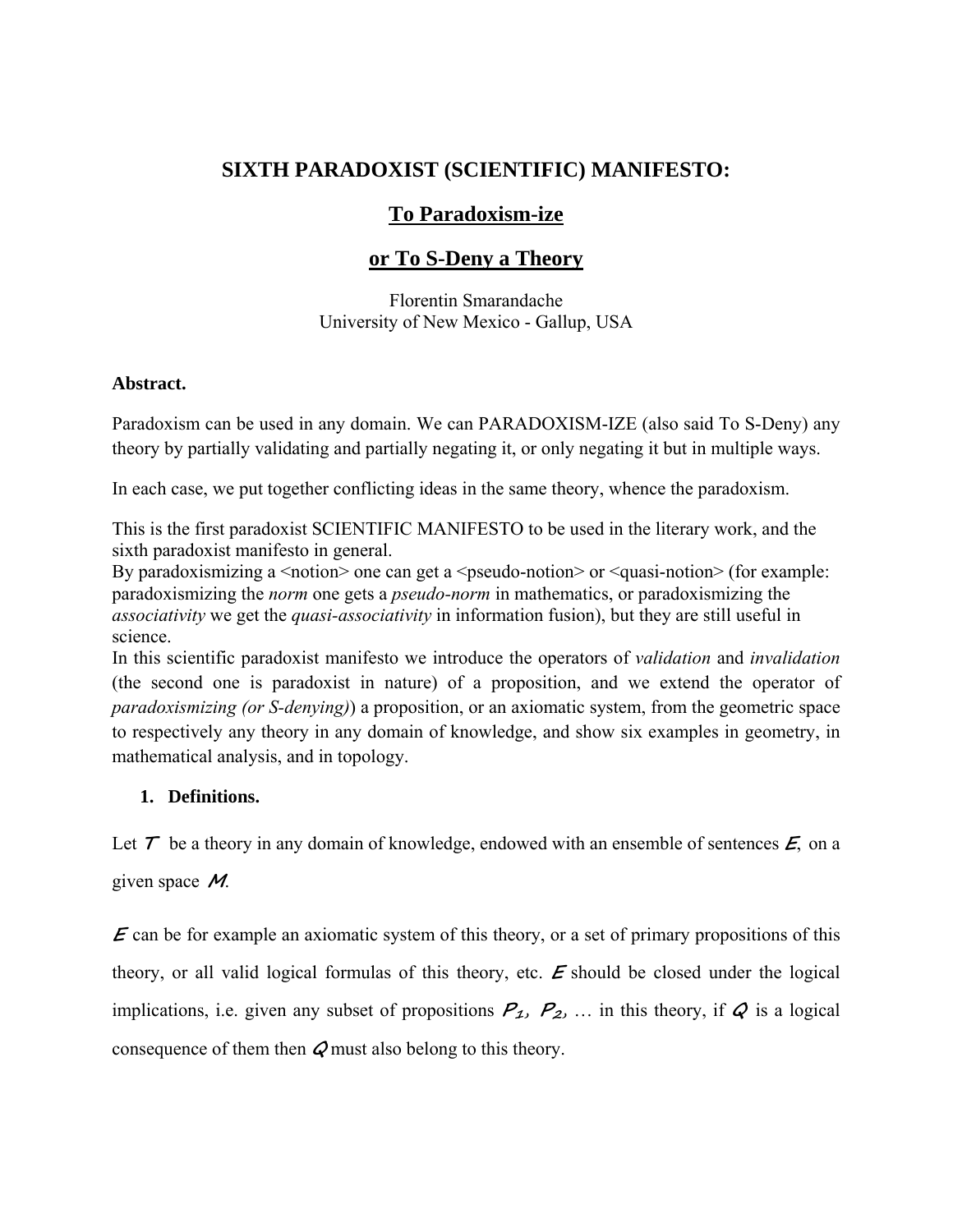A sentence is a logic formula whose each variable is quantified {i.e. inside the scope of a quantifier such as: ∃(exist), ∀ (for all), modal logic quantifiers, and other various modern logics' quantifiers }.

With respect to this theory, let  $P$  be a proposition, or a sentence, or an axiom, or a theorem, or a lemma, or a logical formula, or a statement, etc. of **E**.

It is said that  $P$  is *S-denied*<sup>1</sup> on the space M if P is valid for some elements of M and invalid for other elements of  $M$ , or  $P$  is only invalid on  $M$  but in at least two different ways.

An ensemble of sentences **E** is considered *S-denied* if at least one of its propositions is *S-denied*.

And a theory **T** is *S-denied* if its ensemble of sentences is *S-denied*, which is equivalent to at least one of its propositions being *S-denied*.

The proposition  $P$  is partially or totally denied/negated on  $M$ . The proposition  $P$  can be simultaneously validated in one way and invalidated in (finitely or infinitely) many different ways on the same space M, or only invalidated in (finitely or infinitely) many different ways.

The invalidation can be done in many different ways.

 $\overline{a}$ 

For example the statement  $A = "x \neq 5"$  can be invalidated as " $x = 5"$  (total negation), but " $x \in \{5, 6\}$ 6}" (partial negation).

(Use a notation for *Paradoxismizing (or S-denying)*, for invalidating in a way, for invalidating in another way a different notation; consider it as an operator: neutrosophic operator? A notation for invalidation as well.)

But the statement  $\mathbf{B} = "x > 3"$  can be invalidated in many ways, such as " $x \leq 3"$ , or  $x = 3"$ , or *"x < 3"*, or *"x = -7"*, or *"x = 2"*, etc. A negation is an invalidation, but not reciprocally – since an invalidation signifies a (partial or total) degree of negation, so invalidation may not necessarily be a complete negation. The negation of **B** is  $-\mathbf{B} =$  " $x \le 3$ ", while " $x = -7$ " is a partial negation (therefore an invalidation) of **B**.

<sup>&</sup>lt;sup>1</sup> The multispace operator S-denied (*Smarandachely-denied*) has been inherited from the previously published scientific literature (see for example Ref. [1] and [2]).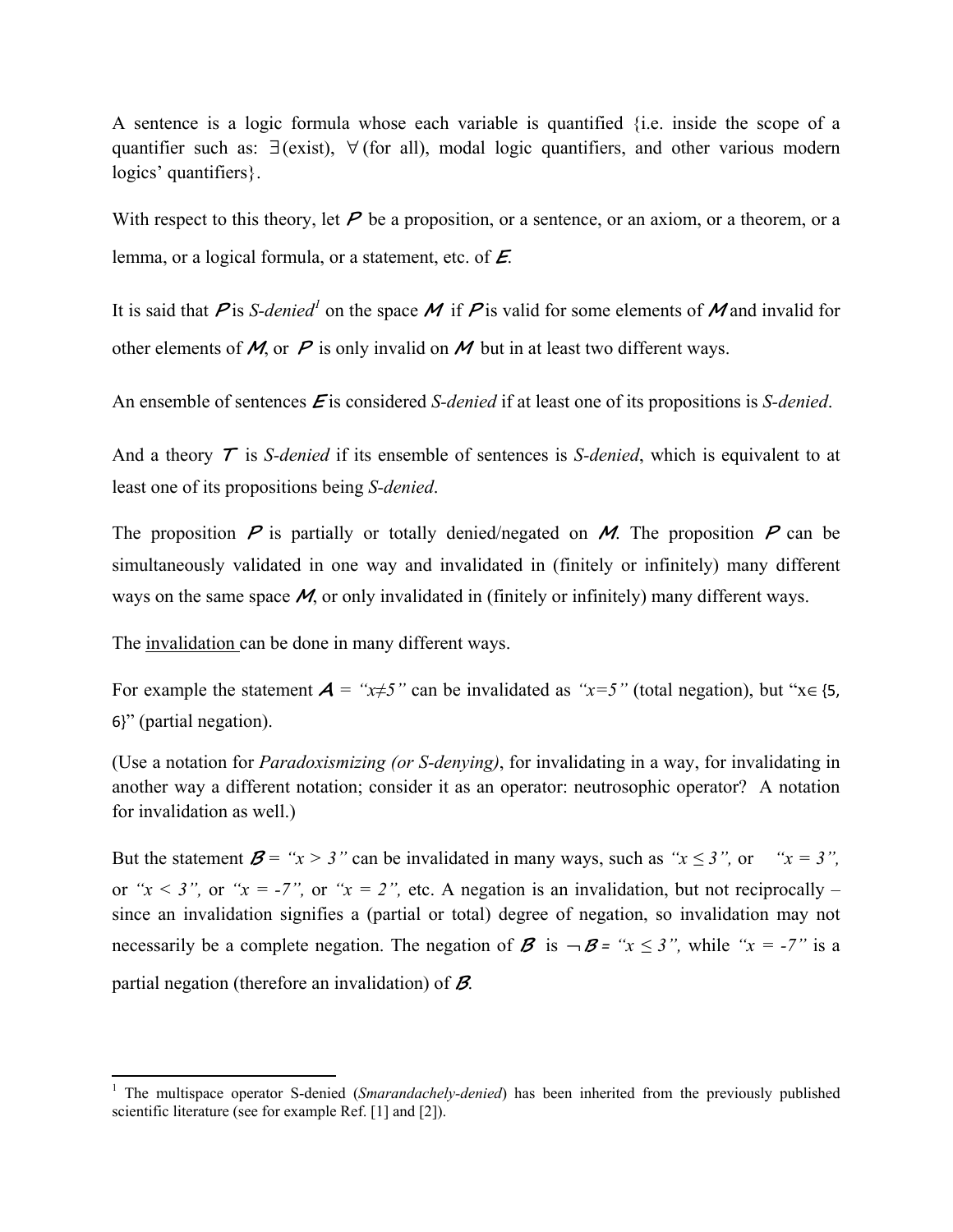Also, the statement  $C =$  "John's car is blue and Steve's car is red" can be invalidated in many ways, as: "John's car is yellow and Steve's car is red", or "John's car is blue and Steve's car is black", or "John's car is white and Steve's car is orange", or "John's car is not blue and Steve's car is not red", or "John's car is not blue and Steve's car is red", etc.

Therefore, we can *paradoxismize* (or *S-deny*) a theory in finitely or infinitely many ways, giving birth to many partially or totally denied versions/deviations/alternatives theories: **T1**, **T2**, … .

These new theories represent degrees of negations of the original theory **T**.

Some of them could be useful in future development of sciences.

Why do we study such *Paradoxismizing (or S-denying)* operator? Because our reality is heterogeneous, composed of a multitude of spaces, each space with different structures. Therefore, in one space a statement may be valid, in another space it may be invalid, and invalidation can be done in various ways. Or a proposition may be false in one space and true in another space or we may have a degree of truth and a degree of falsehood and a degree of indeterminacy. Yet, we live in this mosaic of distinct (even opposite structured) spaces put together.

*Paradoxismizing (or S-denying)* involved the creation of the multi-space in geometry and of the *S-geometries* (1969).

It was spelt *multi-space*, or *multispace*, of *S-multispace*, or *mu-space*, and similarly for its: *multistructure*, or *multistructure*, or *S-multistructure*, or *mu-structure.* 

### 2. **Notations.**

Let  $\langle A \rangle$  be a statement (or proposition, axiom, theorem, etc.).

a) For the classical Boolean logic *negation* we use the same notation. The negation of <A>

is noted by  $\neg A$  and  $\neg A = \langle nonA \rangle$ .

An *invalidation* of  $\langle A \rangle$  is noted by  $\mathbf{i}(\mathbf{A})$ , while a *validation* of  $\langle A \rangle$  is noted by  $\mathbf{v}(\mathbf{A})$ :

$$
i(A) \subseteq 2^{} \setminus \{ \emptyset \} \text{ and } v(A) \subseteq 2^{} \setminus \{ \emptyset \}
$$

where  $2^X$  means the power-set of *X*, or all subsets of *X*.

All possible invalidations of  $\langle A \rangle$  form a set of invalidations, notated by  $\langle A \rangle$ . Similarly for all possible validations of  $\langle A \rangle$  that form a set of validations, and noted by  $V(A)$ .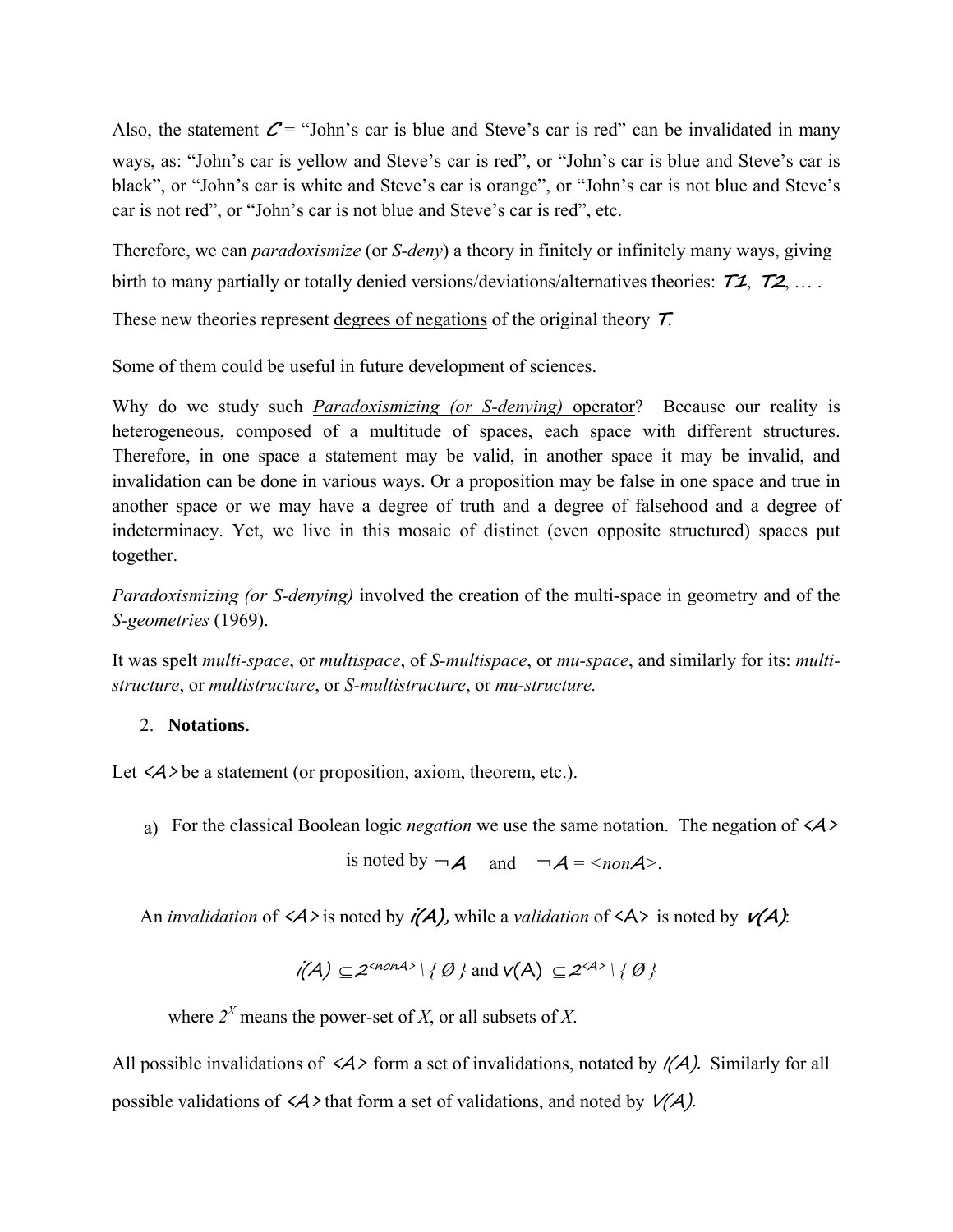**b**) *Paradoxismizing (or S-denying)* of  $\langle A \rangle$  is noted by  $S_{\neg}(\overline{A})$ . Paradoxismizing (or Sdenying) of  $\langle A \rangle$  means some validations of  $\langle A \rangle$  together with some invalidations of  $\langle A \rangle$  in the same space, or only invalidations of  $\langle A \rangle$  in the same space but in many ways.

Therefore,  $S_{\neg}(\mathcal{A}) \subseteq V(\mathcal{A}) \cup I(\mathcal{A})$  or  $S_{\neg}(\mathcal{A}) \subseteq I(\mathcal{A})^k$ , for  $k \geq 2$ .

- 3. **Examples.** Let's see some models of *Paradoxismizing (or S-denying)*, three in a geometrical space, and other three in mathematical analysis (calculus) and topology.
- 3.1. The first *Paradoxismizing (or S-denying)* model was constructed in 1969. This section is a compilation of ideas from paper [1].

An axiom is said *Smarandachely denied* if the axiom behaves in at least two different ways within the same space (i.e., validated and invalided, or only invalidated but in multiple distinct ways).

A *Smarandache Geometry* [SG] is a geometry which has at least one Smarandachely denied axiom.

Let's note any point, line, plane, space, triangle, etc. in such geometry by s-point, s-line, s-plane, s-space, s-triangle respectively in order to distinguish them from other geometries.

Why these hybrid geometries? Because in reality there does not exist isolated homogeneous spaces, but a mixture of them, interconnected, and each having a different structure.

These geometries are becoming very important now since they combine many spaces into one, because our world is not formed by perfect homogeneous spaces as in pure mathematics, but by non-homogeneous spaces. Also, SG introduce the degree of negation in geometry for the first time [for example an axiom is denied 40% and accepted 60% of the space] that's why they can become revolutionary in science and it thanks to the idea of partial denying/accepting of axioms/propositions in a space (making multi-spaces, i.e. a space formed by combination of many different other spaces), as in fuzzy logic the degree of truth (40% false and 60% true).

They are starting to have applications in physics and engineering because of dealing with nonhomogeneous spaces.

The first model of Paradoxismizing (or S-denying) and of SG was the following:

The axiom that through a point exterior to a given line there is only one parallel passing through it [Euclid's Fifth Postulate], was S-denied by having in the same space: no parallel, one parallel only, and many parallels.

In the Euclidean geometry, also called parabolic geometry, the fifth Euclidean postulate that there is only one parallel to a given line passing through an exterior point, is kept or validated.

In the Lobachevsky-Bolyai-Gauss geometry, called hyperbolic geometry, this fifth Euclidean postulate is invalidated in the following way: there are infinitely many lines parallels to a given line passing through an exterior point.

While in the Riemannian geometry, called elliptic geometry, the fifth Euclidean postulate is also invalidated as follows: there is no parallel to a given line passing through an exterior point.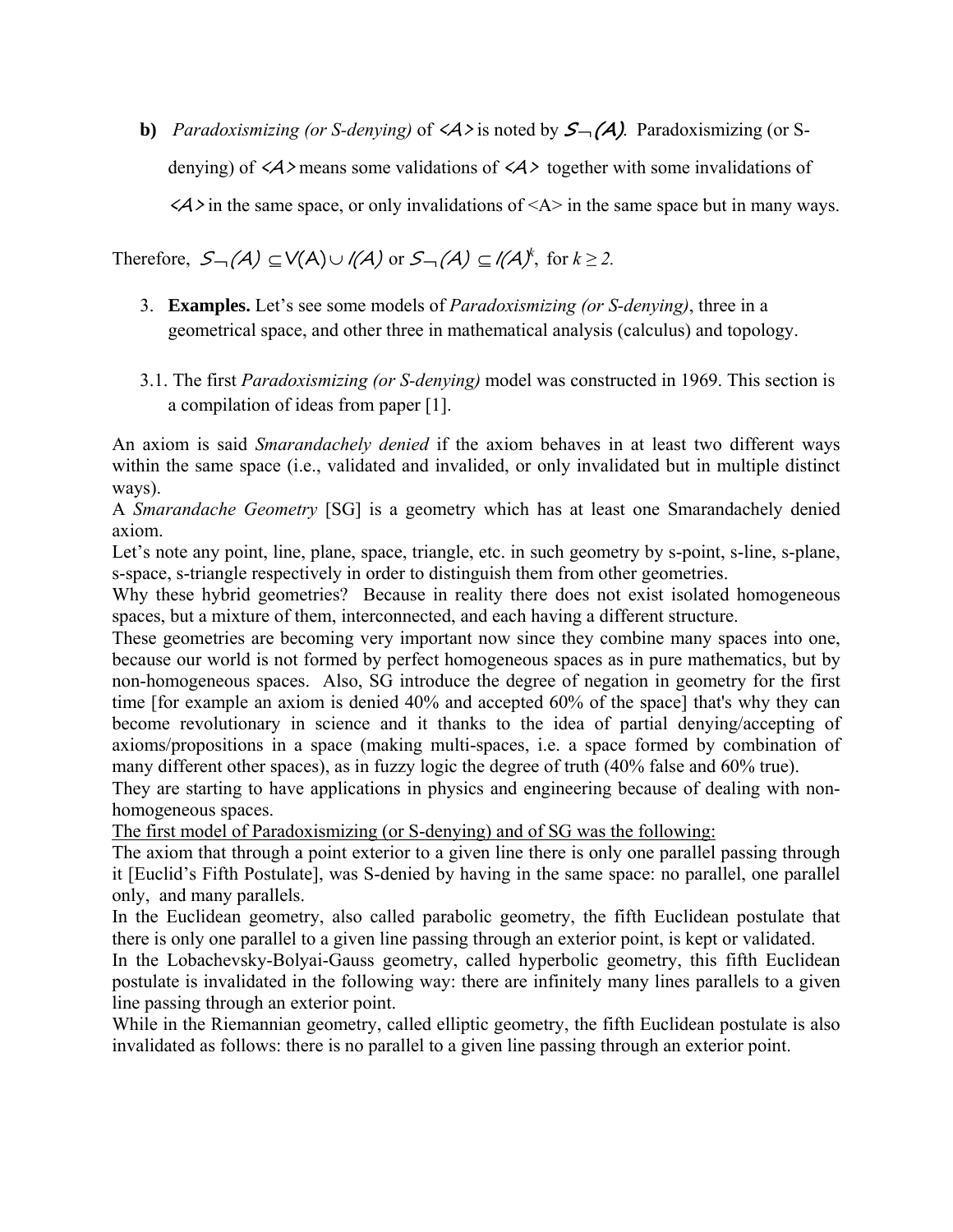Thus, as a particular case, Euclidean, Lobachevsky-Bolyai-Gauss, and Riemannian geometries may be united altogether, in the same space, by some SG's. These last geometries can be partially Euclidean and partially Non-Euclidean simultaneously.

#### 3.2.**Geometric Model (particular case of SG).**

Suppose we have a rectangle *ABCD*.



*Fig. 1.* 

In this model we define as:

*Point* = any point inside or on the sides of this rectangle; *Line* = a segment of line that connects two points of opposite sides of the rectangle; *Parallel lines* = lines that do not have any common point (do not intersect); *Concurrent lines* = lines that have a common point.

Let's take the line *MN*, where *M* lies on side *AD* and *N* on side *BC* as in the above *Fig. 1*. Let *P*  be a point on side *BC,* and *R* a point on side *AB*.

Through *P* there are passing infinitely many parallels (*PP1, …, PPn*, …) to the line *MN*, but through *R* there is no parallel to the line *MN* (the lines  $RR_1$ , ...,  $RR_n$  cut line *MN*). Therefore, the Fifth Postulate of Euclid (that though a point exterior to a line, in a given plane, there is only one parallel to that line) in *S-denied* on the space of the rectangle *ABCD* since it is invalidated in two distinct ways.

### **3.3. Another Geometric Model (another particular case of SG).**

We change a little the Geometric Model 1 such that:

The rectangle *ABCD* is such that side *AB* is smaller than side *BC*. And we define as *line* the arc of circle inside (and on the borders) of *ABCD*, centered in the rectangle's vertices *A, B, C,* or *D.*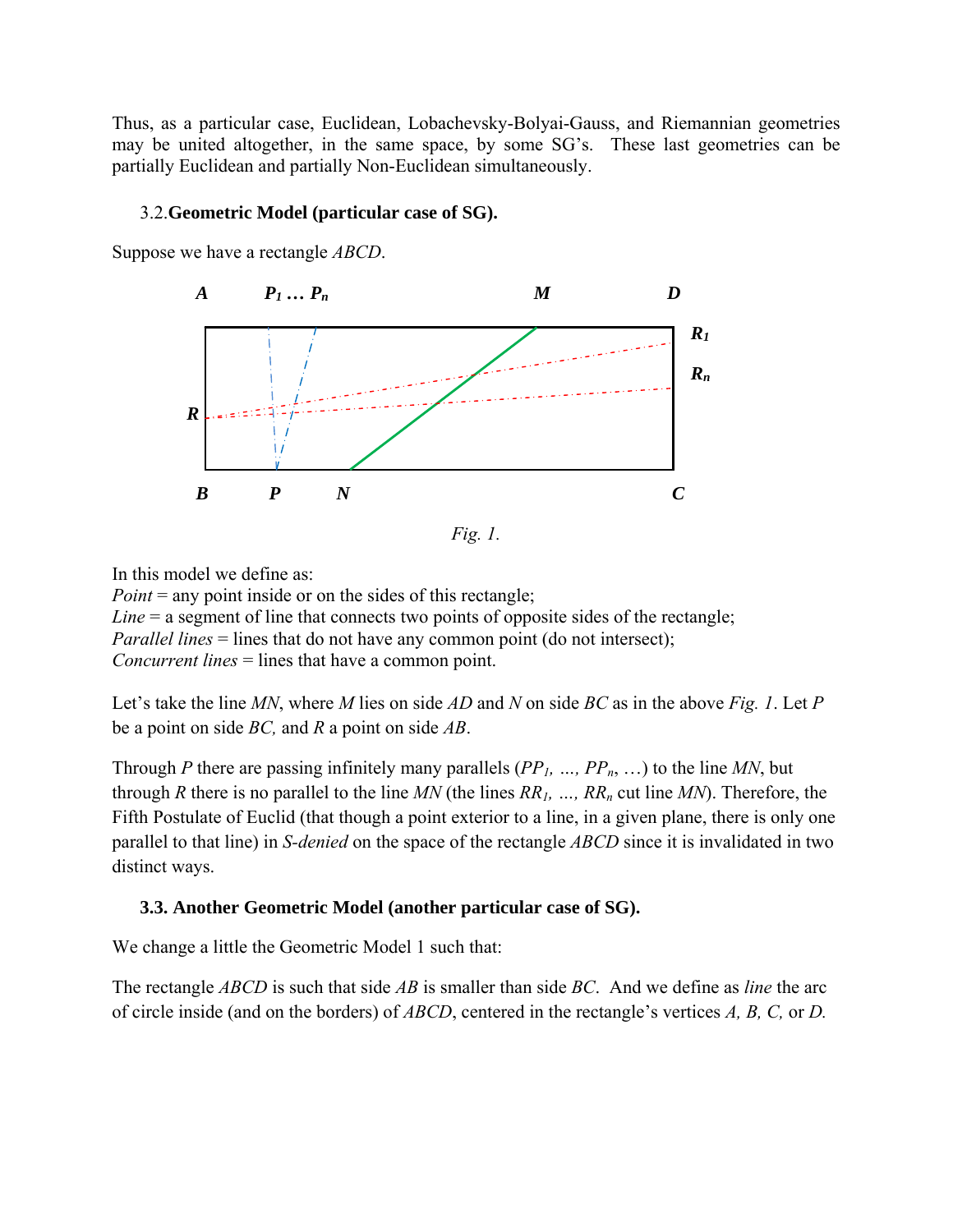

The axiom that: through two distinct points there exist only one line that passes through is Sdenied (in three different ways):

- a) Through the points *A* and *B* there is no passing line in this model, since there is no arc of circle centered in *A, B, C,* or *D* that passes through both points. See *Fig. 2*.
- b) We construct the perpendicular  $EF \perp AC$  that passes through the point of intersection of the diagonals *AC* and *BD*. Through the points *E* and *F* there are two distinct lines the dark green (left side) arc of circle centered in *C* since  $CE \equiv FC$ , and the light green (right side) arc of circle centered in *A* since  $AE = AF$ . And because the right triangles  $\triangle COE$ ,  $\triangle COF$ ,  $\triangle AOE$ , and  $\triangle AOF$  are all four congruent, we get  $CE \equiv FC \equiv AE \equiv AF$ .
- c) Through the points *G* and *H* {such that  $CG \equiv CH$  (their lengths are equal)} there is only one passing line (the dark green arc of circle *GH*, centered in *C*) since  $AG \neq AH$  (their lengths are different), and similarly  $BG \neq BH$  and  $DG \neq DH$ .

#### 3.4.**Example for the Axiom of Separation.**

The Axiom of Separation of Hausdorff is the following:

∀ *x, y* ∈*M,* ∃*N(x), N(y): N(x)*∩ *N(y) = Ø,* 

where  $N(x)$  is a neighborhood of x, and respectively  $N(y)$  is a neighborhood of y.

We can *paradoxismize* (or *S-deny*) this axiom on a space *M* in the following way:

- a)  $\exists x_1, y_1 \in M : \exists N_1(x_1), N_1(y_1) : N_1(x_1) \cap N_1(y_1) = \emptyset$ , where  $N_1(x_1)$  is a neighborhood of  $x_1$ , and respectively  $N_1(y_1)$  is a neighborhood of  $y_1$ ; [validated].
- **b**)  $\exists x_2, y_2 \in M$  :  $\forall N_2(x_2), N_2(y_2)$  :  $N_2(x_2) \cap N_2(y_2) \neq \emptyset$ ; where  $N_2(x_2)$  is a neighborhood of  $x_2$ , and respectively  $N_2(y_2)$  is a neighborhood of  $y_2$ ; [invalidated].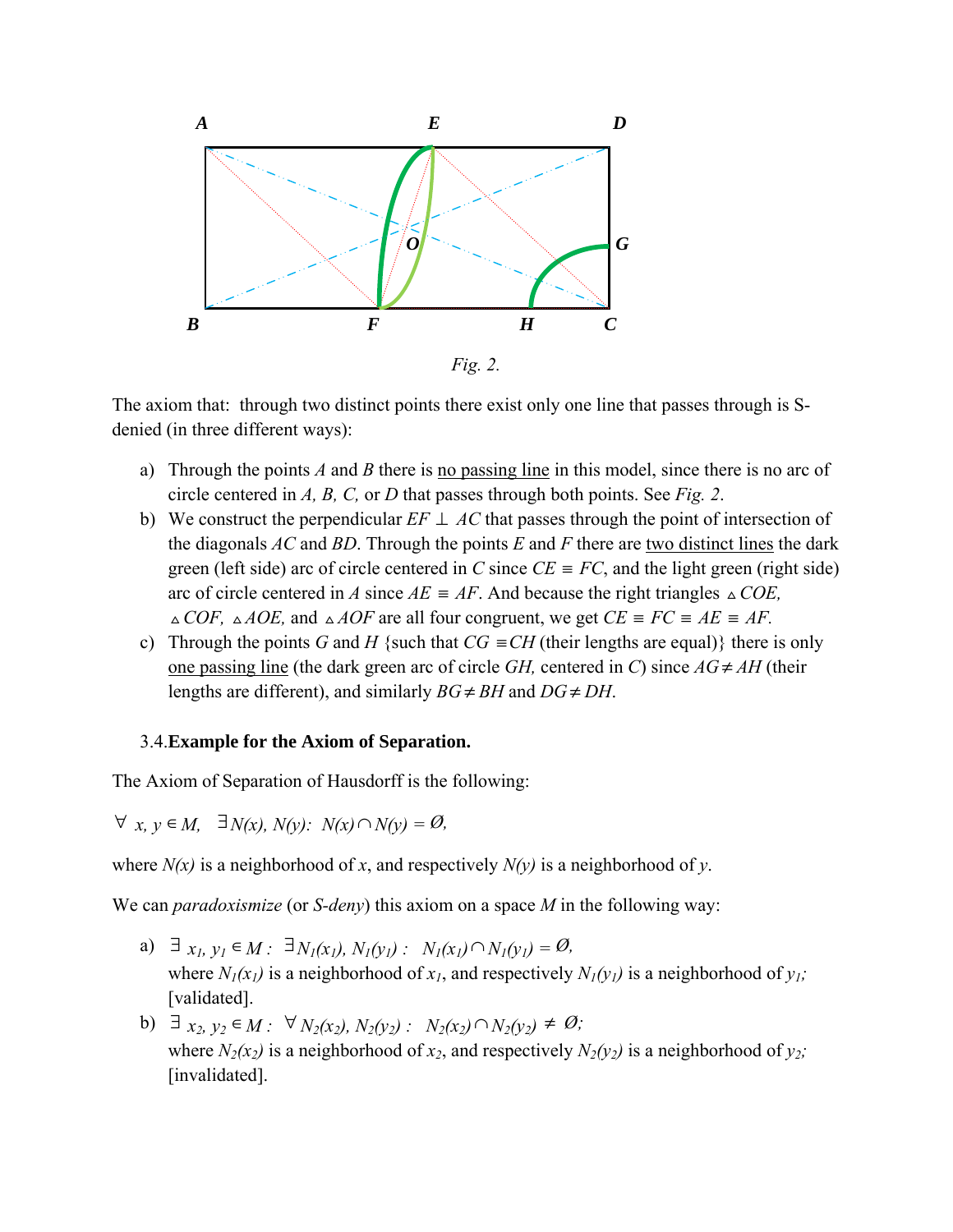Therefore we have two categories of points in *M*: some points that verify The Axiom of Separation of Hausdorff and other points that do not verify it. So M becomes a partially separable and partially inseparable space, or we can see that *M* has some degrees of separation.

#### **3.5. Example for the Norm.**

If we remove one or more axioms (or properties) from the definition of a notion *<A>* we get a pseudo-notion <*pseudoA*>.

For example, if we remove the third axiom (inequality of the triangle) from the definition of the *<norm>* we get a *<pseudonorm>*.

The axioms of a **norm** on a real or complex vectorial space *V* over a field *F*,  $x \mapsto ||$ .  $||$ , are the following:

- a)  $||x|| = 0 \Leftrightarrow x = 0.$
- b)  $\forall x \in V, \forall \alpha \in F, ||\alpha x|| = |\alpha| \cdot ||x||.$
- c)  $\forall x, y \in V, ||x+y|| \leq ||x|| \cdot ||y||$  (inequality of the triangle).

For example, a **pseudo-norm** on a real or complex vectorial space *V* over a field *F*,  $x \mapsto p ||$ .  $||$ , may verify only the first two above axioms of the norm.

A pseudo-norm is a particular case of an *S-denied norm* since we may have vectorial spaces over some given scalar fields where there are some vectors and scalars that satisfy the third axiom [validation], but others that do not satisfy [invalidation]; or for all vectors and scalars we may have either  $||x+y|| = 5 \cdot ||x|| \cdot ||y||$  or  $||x+y|| = 6 \cdot ||x|| \cdot ||y||$ , so invalidation (since we get  $||x+y|| > 0$ *||x||*⋅*||y||*) in two different ways.

Let's consider the complex vectorial space  $\mathcal{C} = \{a+b \cdot i, \text{ where } a, b \in R, i = \sqrt{-1}\}\$  over the field of real numbers *R*.

If  $z = a+b \cdot i \in \mathcal{C}$  then its pseudo-norm is  $||z|| = \sqrt{a^2 + b^2}$ . This verifies the first two axioms of the norm, but do not satisfy the third axiom of the norm since:

For  $x = 0 + b \cdot i$  and  $y = a + 0 \cdot i$  we get:

$$
||x+y|| = ||a+b \cdot i|| = \sqrt{a^2 + b^2} \le ||x|| \cdot ||y|| = ||0+b \cdot i|| \cdot ||a+0 \cdot i|| = |a \cdot b|, \text{ or } a^2 + b^2 \le a^2b^2;
$$

But this is true for example when  $a = b \ge \sqrt{2}$  (validation), and false if one of *a* or *b* is zero and the other is strictly positive (invalidation).

Pseudo-norms are already in use in today's scientific research, because for some applications the norms are considered too restrictive.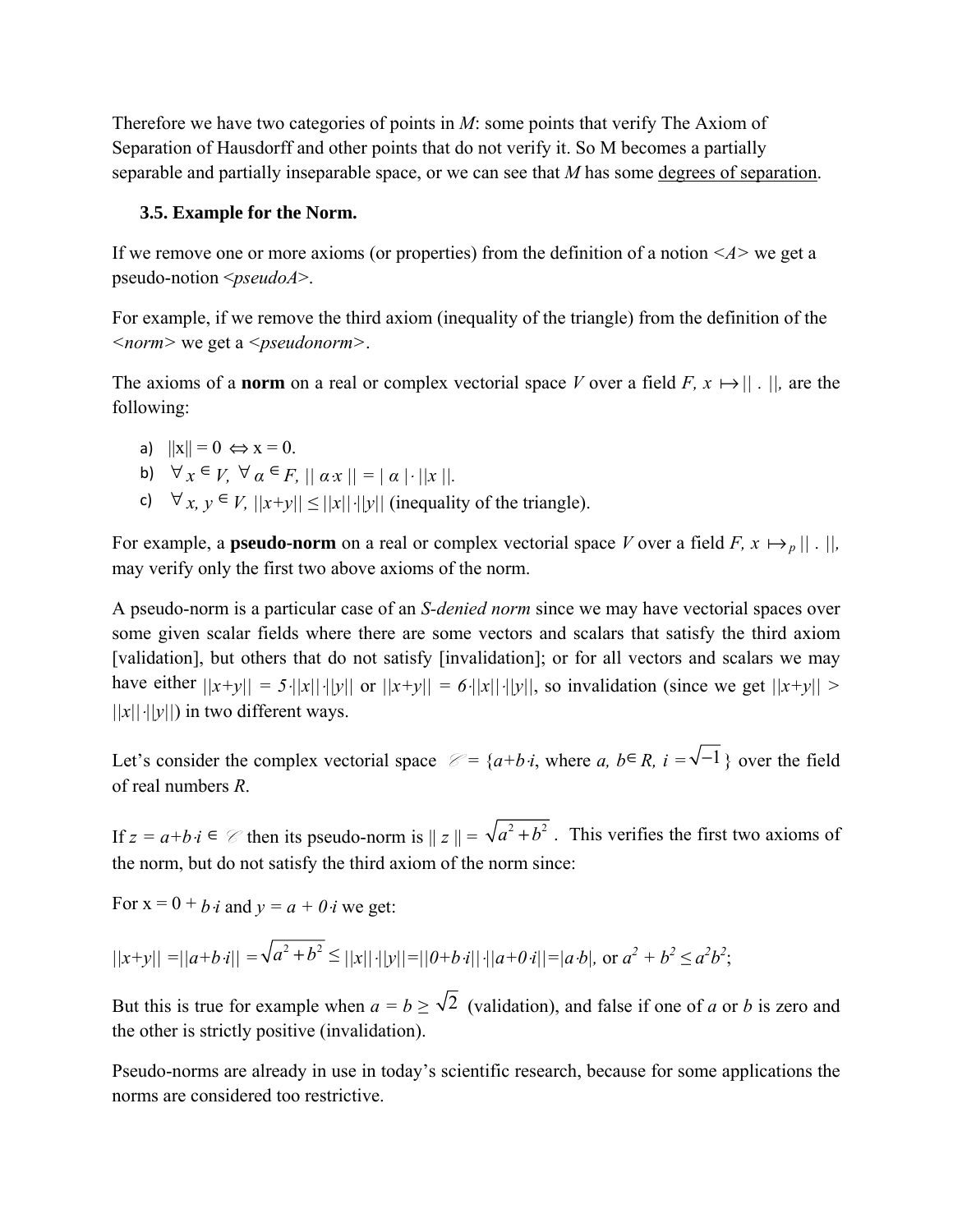Similarly one can define a pseudo-manifold (relaxing some properties of the manifold), etc.

## 3.6. **Example in Topology**.

A topology  $\mathscr O$  on a given set E is the ensemble of all parts of E verifying the following properties:

- a) E and the empty set  $\emptyset$  belong to  $\mathcal{O}$ .
- b) Intersection of any two elements of  $\mathcal O$  belongs to  $\mathcal O$  too.
- c) Union of any family of elements of  $\mathcal O$  belongs to  $\mathcal O$  too.

Let's go backwards. Suppose we have a topology  $\mathcal{O}_1$  on a given set  $\mathcal{E}_1$ , and the second or third (or both) previous axioms have been *S-denied*, resulting an *S-denied topology*  $S<sub>1</sub>(\mathcal{O}<sub>1</sub>)$  on the given set  $E_I$ .

In general, we can go back and "recover" (reconstruct) the original topology  $\mathcal{O}_1$  from  $\mathcal{S}$   $\rightarrow$  ( $\mathcal{O}_1$ ) by recurrence: if two elements belong to  $S_{\neg}(\mathcal{O}_l)$  then we set these elements and their intersection to belong to  $\mathcal{O}_1$ , and if a family of elements belong to  $S_{\neg}(\mathcal{O}_1)$  then we set these family elements and their union to belong to  $\mathcal{O}_1$ ; and so on: we continue this recurrent process until it does not bring any new element to  $\mathcal{O}_1$ .

### **Conclusion.**

Decidability changes in a *paradoxismized (or S-denied*) *theory*, i.e. a defined sentence in a paradoxismized (or S-denied) theory can be partially deducible and partially undeducible (we talk about degrees of deducibility of a sentence in a *paradoxismized (or S-denied) theory*).

Since in classical deducible research, a theory  $\tau$  of language  $\angle$  is said complete if any sentence of L is decidable in T, we can say that a *paradoxismized (or S-denied) theory* is partially complete (or has some degrees of completeness and degrees of incompleteness).

## **References:**

- 1. Kuciuk, L., Antholy M., *An Introduction to Smarandache Geometries*, Mathematics Magazine, Aurora, Canada, Vol. 12, 2003.
- 2. Mao, Linfan, *An introduction to Smarandache geometries on maps*, 2005 International Conference on Graph Theory and Combinatorics, Zhejiang Normal University, Jinhua, Zhejiang, P. R. China, June 25-30, 2005.